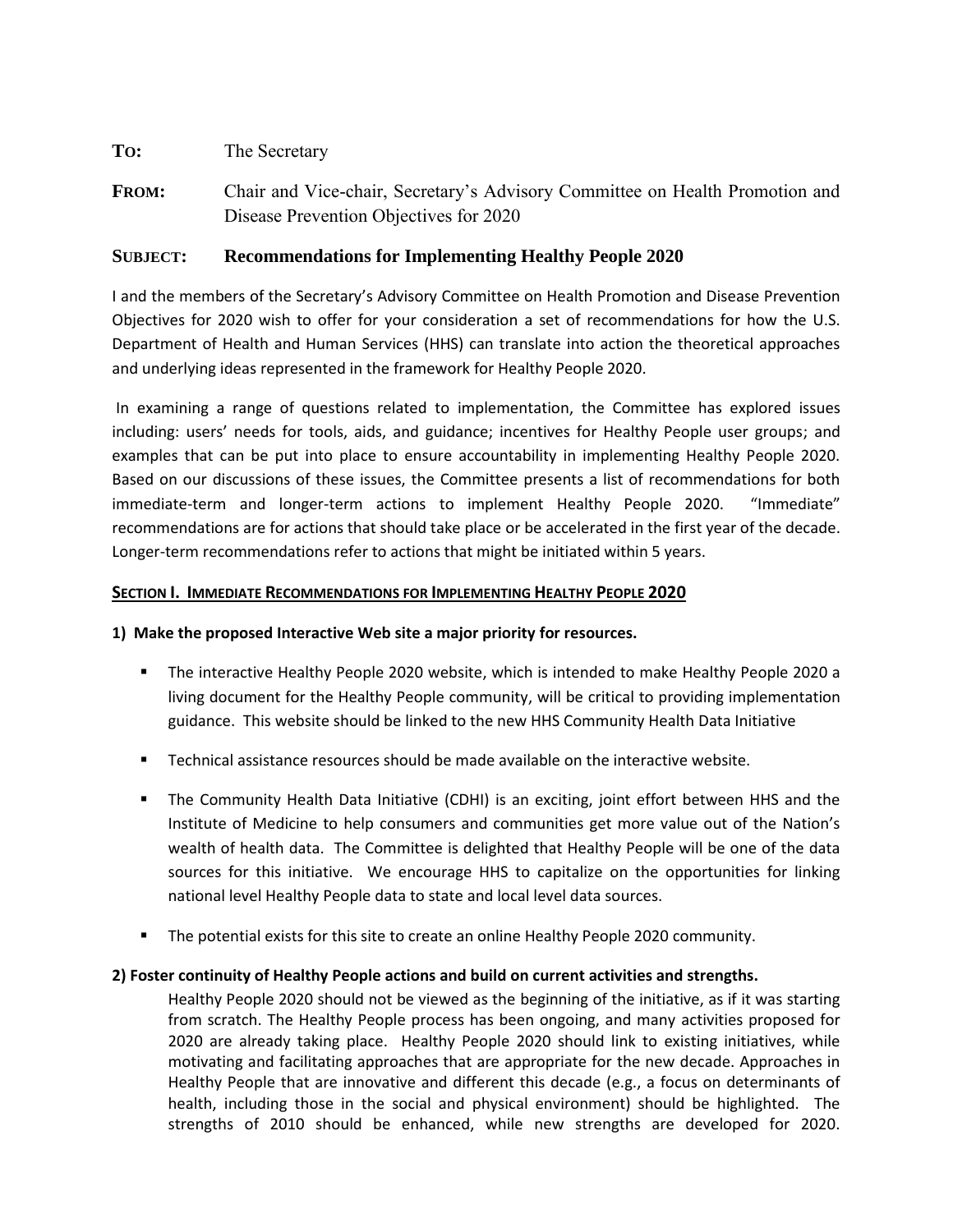#### **3) Jump start and support innovation.**

- Provide support for users to embrace the health determinants orientation of Healthy People 2020 to enhance their capabilities. This could include providing technical assistance in the form of short courses, web-based training, and/or conference sessions that guide users on how to address factors in the social and physical environment through their state or local programs.
- Share models or practices of local level efforts that linked to address health determinants in the social and physical environment.
- Partner with non-traditional organizations, agencies and initiatives whose focus has been on social justice, human rights and equity.

# **4) Provide leadership regarding program planning and prioritization.**

- Use evidence-based public interventions to achieve Healthy People objectives at the local, state and national levels.
- **IDENTIFY IDENTIFY** strategies that assist users to focus their actions.
- Work with users to assure that Healthy People 2020 objectives are included in annual work plans and identified in program logic models.

#### **5) Assess and meet technical assistance needs**

 It may be important to conduct a needs assessment to ensure that DHHS understands the technical needs of users for implementing Healthy People 2020.

#### **6) Facilitate evaluation**

- Many Healthy People activities that have been implemented in the past have not been evaluated. Evaluation mechanisms need to be facilitated to better determine the strengths of Healthy People 2010 in order to inform future efforts.
- **Evaluation must also be a key element of Healthy People 2020 interventions.**

#### **SECTION III. LONGER-TERM RECOMMENDATIONS FOR IMPLEMENTING HEALTHY PEOPLE 2020**

Some issues listed here are important underpinnings for the more immediate issues described above.

#### **1) Provide more detail about how to implement Healthy People at the state and local levels (toolkit).**

- Healthy People 2010 offered an implementation toolkit, but some users indicated that it did not provide enough information and guidance about how to accomplish objectives.
- For Healthy People 2020, an action toolkit should be created that encourages users to adopt models and strategies that were successful for Healthy People 2010. Practical examples can be included. Localities/ municipalities and states can also be helped to include Healthy People in their strategic and action plans, with a focus on partnership building.
- **Hands-on technical assistance and resources (e.g. webinars, conferences, call centers, online** curricula, and smart assistance) are needed to support implementation efforts at the local level, especially for large local/ municipal health departments, which will have an important role.
- An online curriculum (e.g., distance learning) could be created to give users general understanding of the Healthy People initiative and where they can get technical assistance. Users who complete this course could receive certification.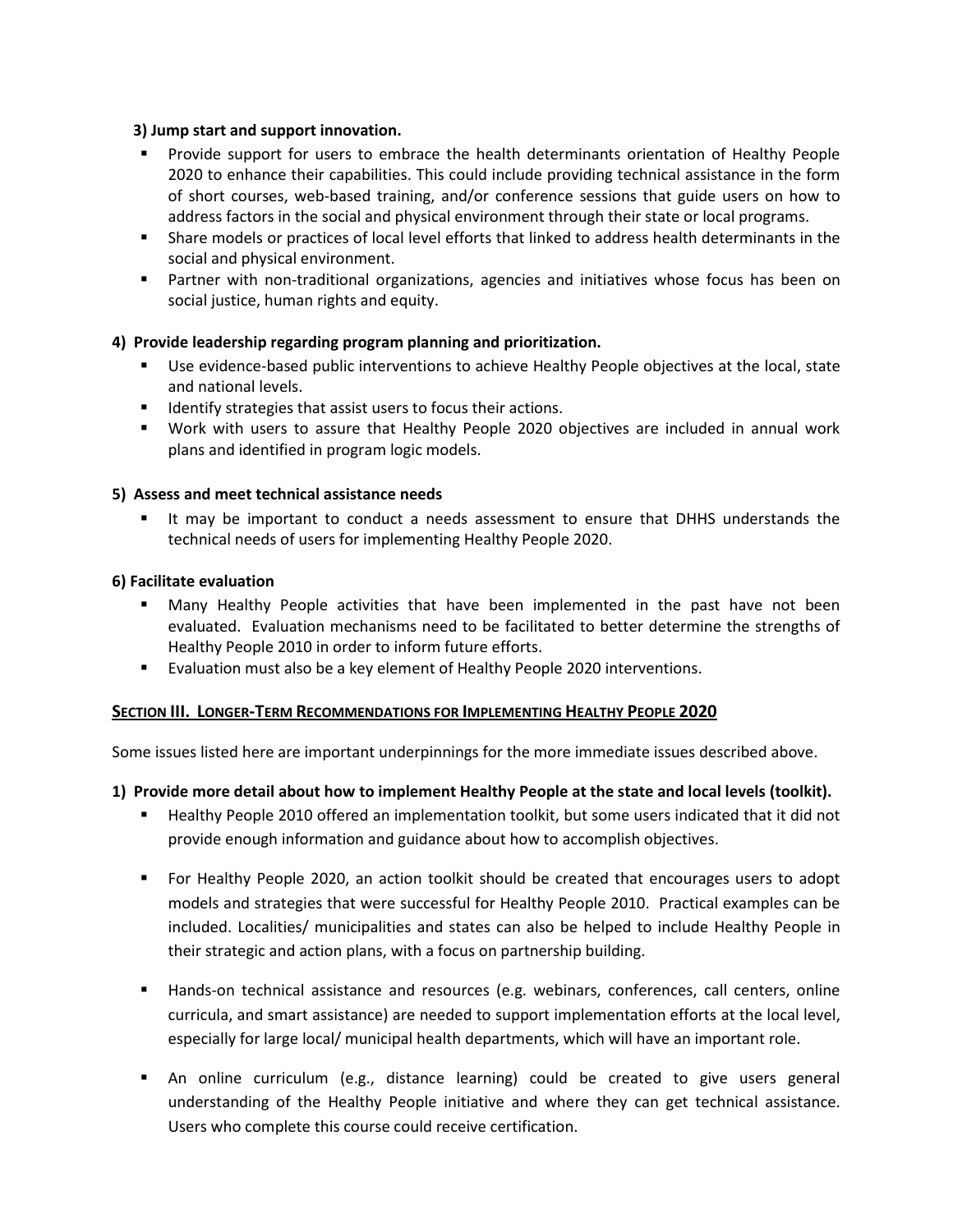- Consider creating a toolkit to help states and localities/ municipalities develop targets, metrics, or data-tracking. If so, determine whether it should be incorporated into models of successful state-level efforts.
- **EXT** Link Healthy People to community-based measurement of population health and support the development of any needed metrics or adaptation of existing measures.

# **2) Identify and disseminate Models of Excellence,** including the following key components:

- Exemplars of states that effectively coordinated statewide efforts for Healthy People 2010.
	- o Nominees could share stories and answer questions through speakers' bureaus or webinars.
	- o A template could be created to highlight how states addressed key areas of implementation. DHHS could offer grants to states to develop such case studies.
- Exemplars that demonstrate how state-level coordination can combine with regional and local level efforts to address health at the local level.
- Exemplars of local/ municipal efforts to achieve Healthy People objectives through multisectoral partnerships and other innovative approaches.
- Exemplars of business/ employers' use of Healthy People that help to demonstrate how implementing Healthy People interventions is of benefit to them.
- Exemplars for specific intervention areas. These initiatives or generic implementation models should be based on evidence-based processes in areas such as immunization, chronic disease prevention, maternal and child health, women's health, etc.

# **3)** An **accountability infrastructure** should be in place **at all levels of government, including federal.**

- National, state, and local-level leadership is needed, using Healthy People 2020 as a prevention cornerstone.
- Healthy People should be mentioned in Federal Agencies' "talking points" about health.
- The Office of Personnel Management should incorporate Healthy People 2020 into its efforts with the federal workforce.
- **IMPLEMENT IMPLE 10** Implementation activities should be linked to the national health reform effort.

#### **4)** There should be a **clear, empowered role for the Healthy People State Coordinators**.

 It is important to clarify the role of the State Coordinator, strengthen that role, ensure that every state has a State Coordinator, and make sure this is a win-win for the states without imposing on them. Currently, states may have no specific requirements for this position. Persons who assume this role usually have other responsibilities, apart from coordinating statelevel Healthy People efforts.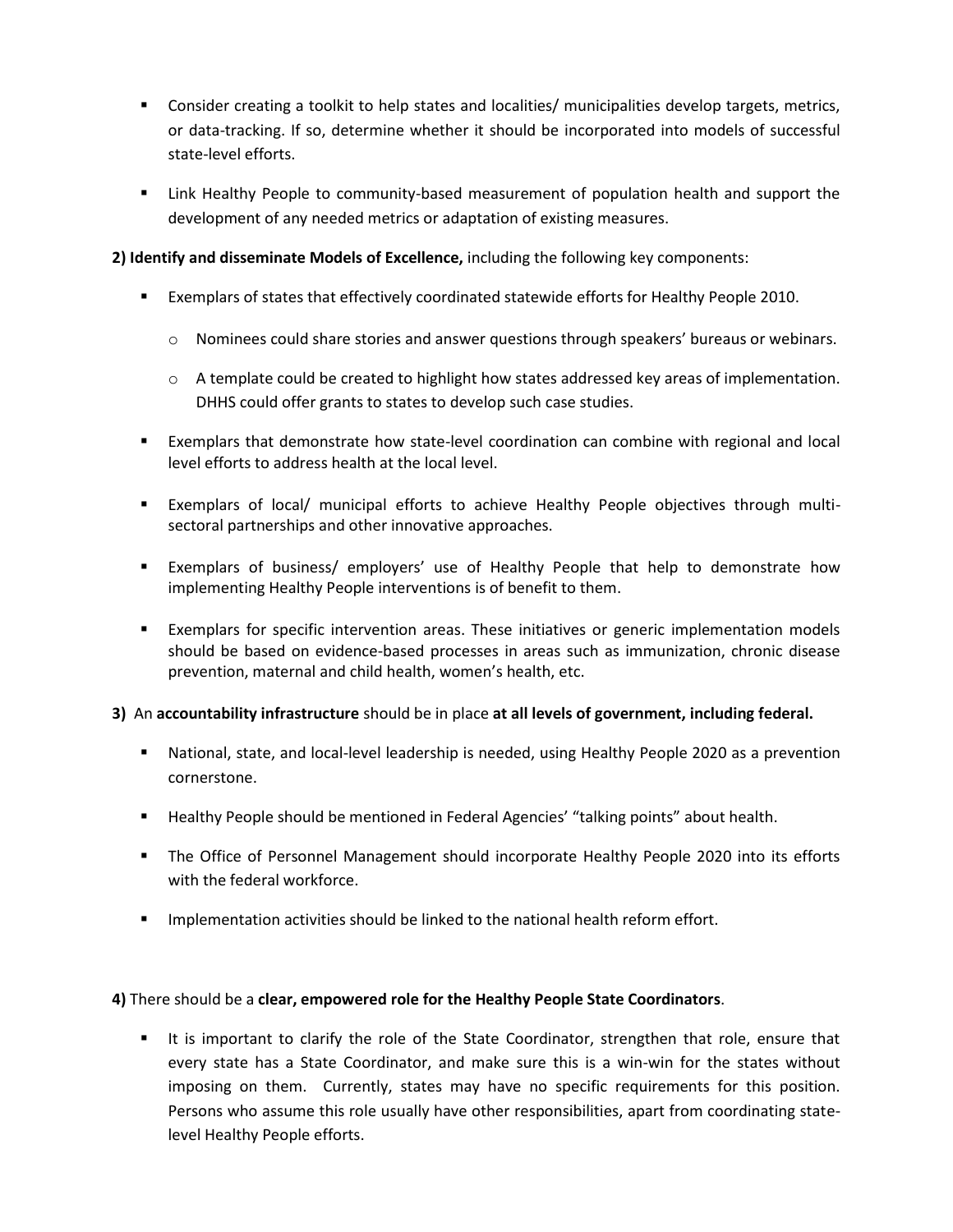- The role of the State Coordinators should be strengthened, and steps should be taken to ensure that they have a direct line to decision-makers. In states that have a state plan, the person who is responsible for that would be the logical contact for the Healthy People Coordinator. Resources will need to be made available or secured to support this recommendation.
- Depending on the state, more than one state coordinator may be needed (i.e., there should be a scaling of the number of state coordinators by population).
	- o While states are primary partners for the federal Healthy People efforts, municipalities and localities are critical to implementation efforts,
- **5) A self- assessment and planning tool is needed on the Website** to help users at the local and state levels bridge their current programmatic activities to Healthy People 2020.
	- **Many states and localities are already carrying out programs that are aligned with the Healthy** People 2020 framework and objectives. Yet they might not be aware of this, would not have time to compare their ongoing efforts to Healthy People, or both.
	- It is important to help such users to see how their current efforts fit into Healthy People by providing a tool for self-assessment and planning that identifies what areas of Healthy People their programs are already addressing. This tool should also include a dimension that suggests other areas of Healthy People 2020 that these programs can expand to address.

## **6)** Leverage resources through **partnerships and networks**.

- **Partnerships should go beyond the public health sector and include entities such as schools,** transportation, housing, businesses, and environmental organizations in order to address determinants of health. Such efforts might be coordinated with NACCHO, ASTHO, or the Alliance to Make U.S. Healthiest.
- Partnerships should also extend outside of government agencies, to groups such as communitybased organizations, professional associations, universities and colleges.

# **7) Make participation in the Healthy People Consortium significant and meaningful**.

- If should become a portal for people to walk through to identify how they can contribute and champion Healthy People objectives and share lessons learned.
- **Include selected Consortium leaders in training employers about how to use Healthy People,** and provide them with technical assistance to carry out this role.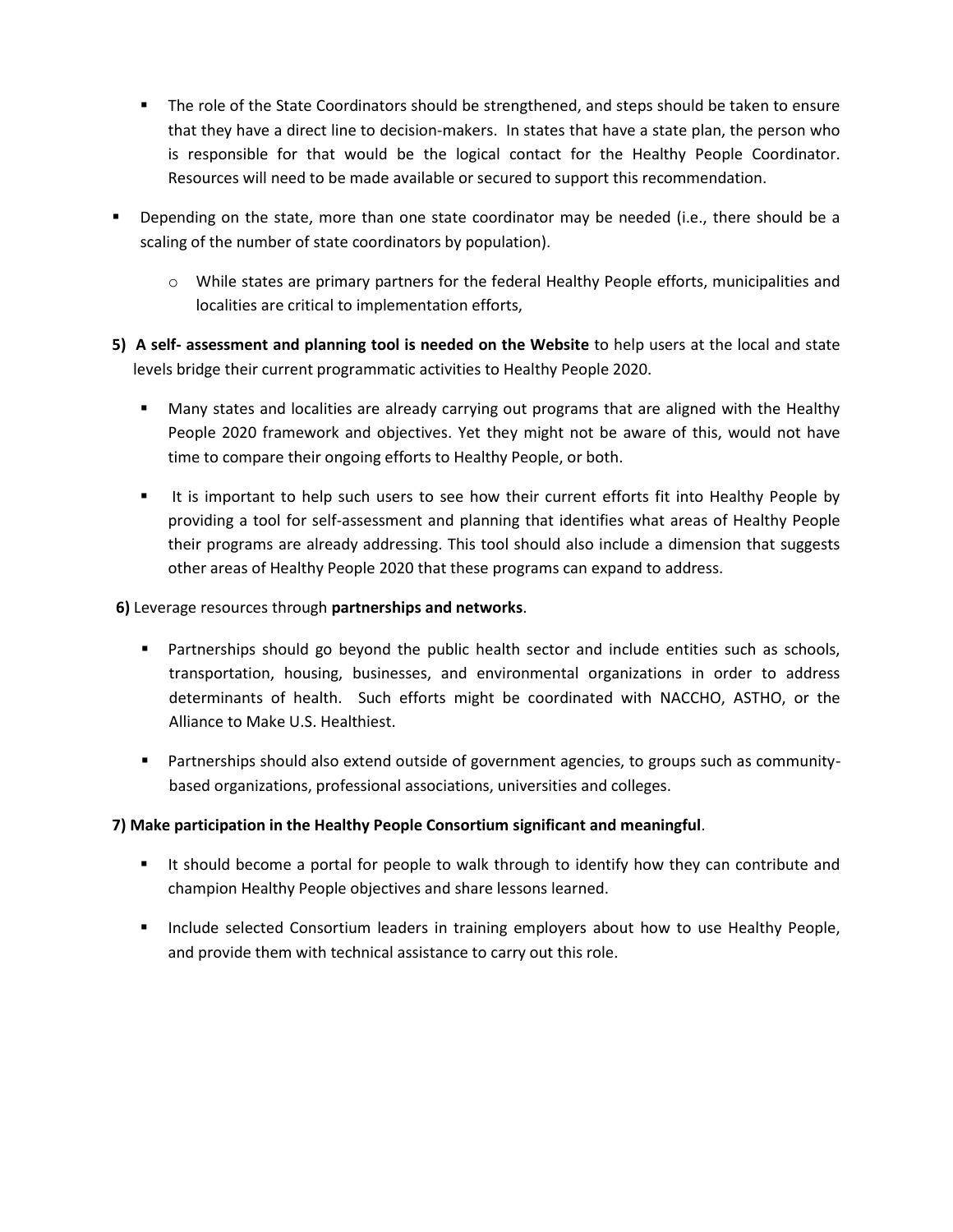# **8) Engage business (especially business-led coalitions that are already working with public health) in educating stakeholders and providing support for the use of Healthy People by businesses.**

 Guidelines for public-private partnerships are needed to facilitate the development of sound, credible alliances involving the private sector. Partnerships should coordinate action efforts, identify new resources, and share existing resources. Non-health-related companies should be motivated using arguments about economic productivity and the overall economy.

### **9) Ensure that Healthy People is incorporated into the strategic plans of other federal agencies.**

- The Federal Interagency Workgroup (FIW) has an important role as an interdisciplinary body that can help to operationalize the cross-cutting elements of Healthy People 2020 (e.g., those that relate to physical and social environments and extend beyond the field of health).
- Federal agencies could incorporate Healthy People in their strategic plans (e.g., the U.S. Departments of Agriculture, Education, Transportation, Housing and Urban Development, Labor, and the Environmental Protection). Academic, professional, and other organizations could also be encourages incorporate Healthy People into their strategic planning processes.

### **10) Use a "Health in All Policies" approach to map social determinants to health outcomes**.

- **More attention should be paid to how we measure the impact of social determinants theory on** health outcomes, so that the effectiveness of this approach can be demonstrated.
- Look at ways to conduct policy scans, beyond the nutrition/ physical activity arena. What other interest groups are conducting cross-sectoral policy scans (e.g., Tobacco, HIV, etc.)
- **Because FIW members are from various agencies and organizations, this group could be a** valuable for implementing the "Health in All Policies" approach.

Jonathan E Fielding

Jonathan E. Fielding, MD, MPH, MA, MBA Committee Chair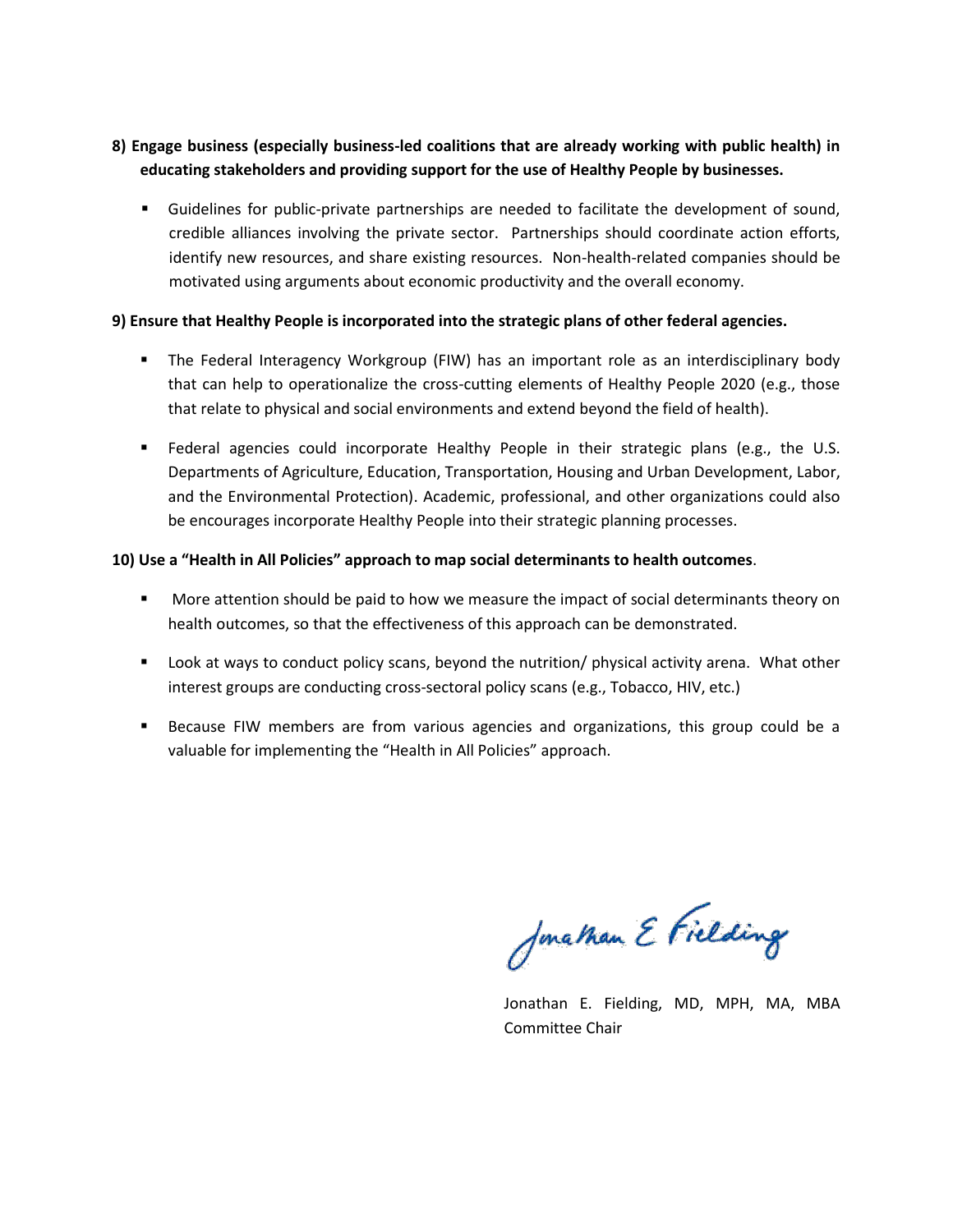**Appendix 1. Members of the Subcommittee on Implementation**